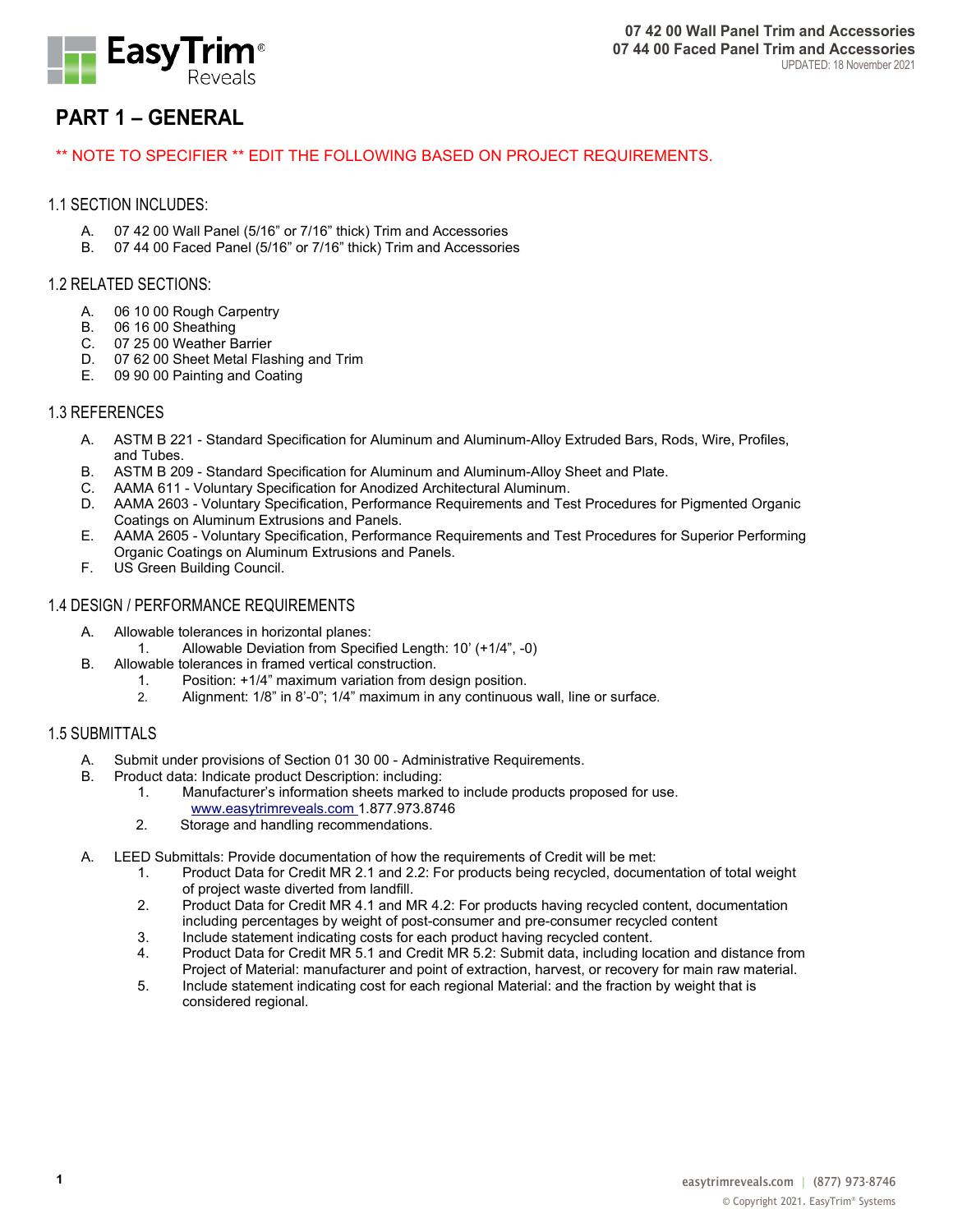

## 1.6 DELIVERY, STORAGE AND HANDLING

- A. Deliver Material: in manufacturer's original packaging with identification labels intact.
- B. Stack accessories off floor on pallets or similar platforms providing continuous support for accessories to prevent sagging. Stack accessories so that long lengths are not over short lengths.
- C. Handle Material: to prevent damage to surfaces, edges and ends of aluminum trims. Reject and remove damaged Material: from site.

## 1.7 WARRANTY

A. Provide with the manufacturers limited 15-year warranty.

# **PART 2 – PRODUCTS**

## 2.1 MANUFACTURER

A. **Acceptable Manufacturer**: EasyTrim® Reveals

**Fiber Cement Panel System** www.easytrimreveals.com info@easytrimreveals.com 1-877-973-8746

## 2.2 MATERIALS AND FINISH

- A. Extruded Aluminum Shapes: ASTM B 221, 6063-T6 .050" +/-.005 "<br>B. Mechanical Fasteners: Aluminum, stainless steel or other non-corre
- Mechanical Fasteners: Aluminum, stainless steel or other non-corrosive Material: compatible with aluminum trim.
- C. All profiles are 10 foot long unless otherwise indicated
- D. Select one of the following finish options
	- 1. Anodized Finish:
		- a. COLOUR Satin Clear 10 / ALUMINUM ASSOCIATION SPECIFICATION AA-M12C22A31 / ANODIZING DESCRIPTION: Architectural Class II - Minimum 10μ (0.4 mil) coating
		- b. COLOUR Black 18 / ALUMINUM ASSOCIATION SPECIFICATION AA-M12C22A44 /
			- ANODIZING DESCRIPTION: Architectural Class II Minimum 18μ (0.7 mil) coating

#### E. Primed Finish:

- 1. Primer Oven baked, PPG Duracon 100 Beige Primer.<br>2. For site paint application with high-quality acrylic latex p
- 2. For site paint application with high-quality acrylic latex paint or factory pre-finished with high-quality acrylic latex paint or powder coat
- F. ColorMatch® Pre-Finished Custom Color:
	- 1. Factory applied high-quality acrylic latex paint
	- Air dried and cured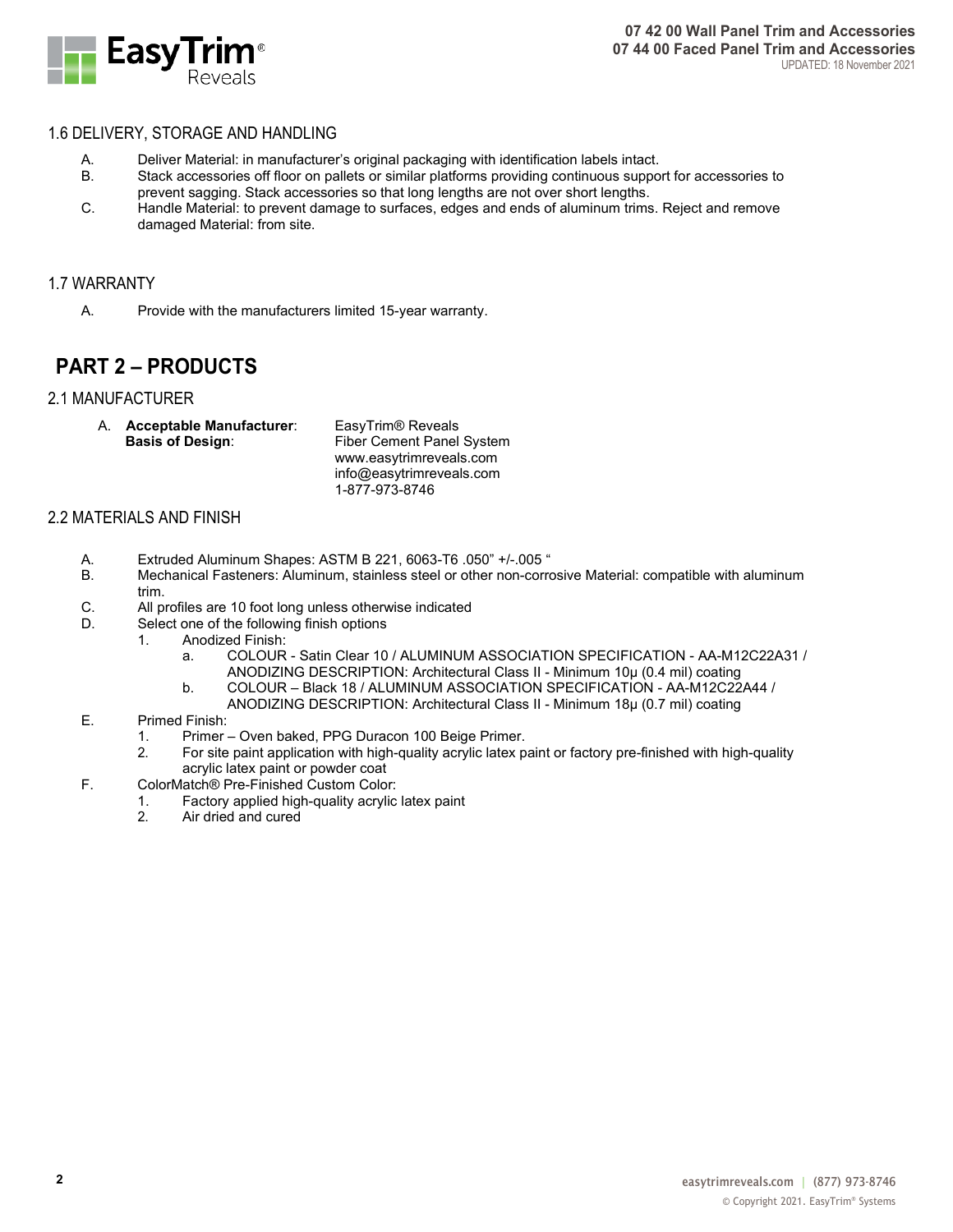

2.3 PROFILES

*Following profiles are for 5/16" Panel.*

## **EZ 1 - Square Outside Corner 5/16" Panel Trim**

- A. Acceptable product: EZ 1
- B. Characteristics:
	- 1. Description: EZ 1 creates a rigid, straight, and true, abuse resistant outside corner with 1/2" tabs that cover and protect the vertical ends of the panel.
	- 2. Material: Extruded aluminum (Alloy 6063-T6).
	- 3. Dimensions: As indicated on drawings.

## **EZ 2 - Round Outside Corner 5/16" Panel Trim**

- A. Acceptable product: EZ 2
- B. Characteristics:
- 1. Description: EZ 2 creates a rigid, straight, and true, abuse resistant outside corner with 1/2" tabs that cover and protect the vertical ends of the panel.
- 2. Material: Extruded aluminum (Alloy 6063-T6).
- 3. Dimensions: As indicated on drawings.

## **EZ 3 - Inside Corner 5/16" Panel Trim**

- A. Acceptable product: EZ 3
- B. Characteristics:
- 1. Description: EZ 3 creates a rigid, straight, and true, abuse resistant inside corner with 1/2" tabs that cover and protect the vertical ends of the panel.
- 2. Materials Extruded Aluminum (Alloy 6063-T6).<br>3. Dimension As indicated on drawings.
- Dimension As indicated on drawings.

## **EZ 4 - Horizontal Z 5/16" Panel Trim**

- A. Acceptable product: EZ 4
- B. Characteristics:
- 1. Description: EZ 4 provides a level base to start the wall area and frame the bottom row of wall panels with a single 1/2" tab.
- 2. Material: Extruded Aluminum (Alloy 6063-T6).
- 3. Dimensions: As indicated on drawings.

## **EZ 5 - Horizontal Reveal H 5/16" Panel Trim**

- A. Acceptable product: EZ 5<br>B. Characteristics:
- Characteristics:
- 1. Description: EZ 5 creates a 1/2" tab, 1/2" reveal, 1/2" tab that covers and protects the top horizontal edge of the bottom panel, creating symmetry and uniformity of design when used with EZ 7.
- 2. Material: Extruded Aluminum (Alloy 6063-T6).<br>3. Dimensions: As indicated on drawings.
- Dimensions: As indicated on drawings.

## **EZ 7 - 2-Piece Vertical U 5/16" Panel Trim**

- A. Acceptable product: EZ 7<br>B. Characteristics:
- Characteristics:
- 1. Description: EZ 7 two-piece assembly consists of a backplate and top cap. The top cap creates a 1/2" tab, 1/2" reveal, 1/2" tab design. The top cap covers and protects the vertical edges of the panel and is joined to the backplate with the EZ Lock® SnapLock engagement.
- 2. Material: Extruded Aluminum (Alloy 6063-T6).
- Dimensions: As indicated on drawings.

## **EZ 8 - General J 5/16" Panel Trim**

- A. Acceptable product: EZ 8
- B. Characteristics:<br>1. Description:
	- Description: EZ 8 creates a straight and true vertical terminating point with a 1/2" tab that covers and protects the vertical ends of panel. Can also be used around the sides and bottoms of windows and doors and other vertical wall penetrations.
	- 2. Material: Extruded Aluminum (Alloy 6063-T6).
	- 3. Dimensions: As indicated on drawings.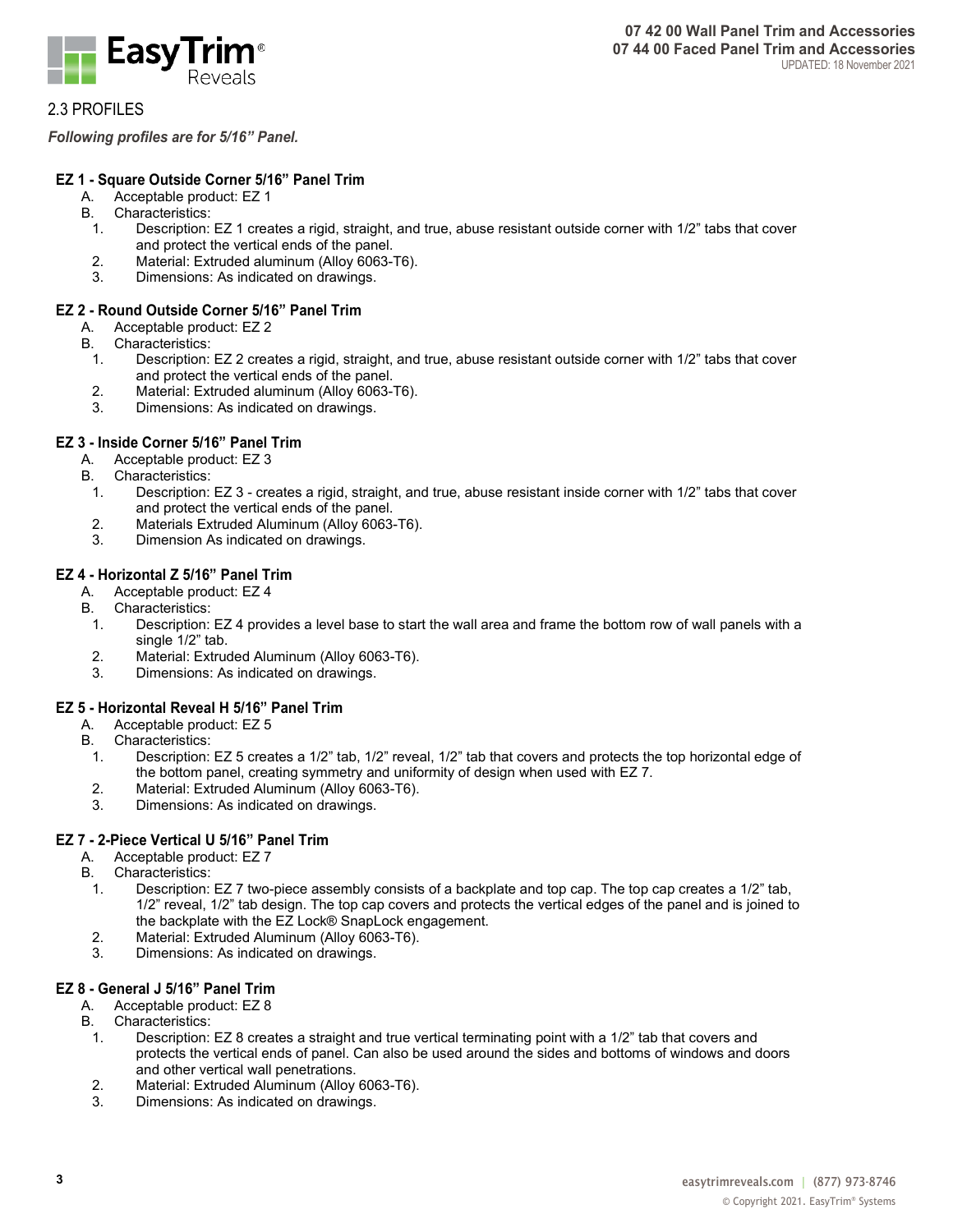

## **EZ 9 - Soffit J 5/16" Panel Trim**

- A. Acceptable product: EZ 9
- B. Characteristics:<br>1. Description:
	- Description: EZ 9 caps the top of the horizontal panel at the soffit line terminating point with a 1/2" tab that covers the top horizontal edge of the panel at the soffit line.
- 2. Material: Extruded Aluminum (Alloy 6063-T6).
- 3. Dimensions: As indicated on drawings.

## **EZ 10 - Horizontal Base B 5/16" Panel Trim**

- A. Acceptable product: EZ 10
- B. Characteristics:
	- 1. Description: EZ 10 acts as the base trim for the bottom row of panels and features a 1/2" tab that frames the lower horizontal edge of a panel. This trim has a drip edge that acts as a stop point for EZ 12 - 2-Piece Square Outside Corner. EZ 10 Horizontal Base B 5/16" Panel Trim MUST BE USED with any 2-Piece Outside Corner to prevent top cap from sliding down. EZ 10 is also used to start the wall area on an overhang that leads to a 90° horizontal return or soffit area.
- 2. Material: Extruded Aluminum (Alloy 6063-T6).
- 3. Dimensions: As indicated on drawings.

#### **EZ 12 – 2-Piece Square Outside Corner 5/16" Panel Trim**

- A. Acceptable product: EZ 12
- B. Characteristics:
	- 1. Description: EZ 12 is a two-piece outside corner assembly consisting of a backplate and top cap. The top cap has a 1/2" tab on both sides. The top cap covers and protects the vertical edges of the panel and is joined to the backplate with the EZ Lock® SnapLock engagement.
	- 2. Materials Extruded Aluminum (Alloy 6063-T6).
	- 3. Dimensions: As indicated on drawings.

## **EZ 13 - Arrow Outside Corner 5/16" Panel Trim**

- A. Acceptable product: EZ 13
- B. Characteristics:
	- 1. Description: EZ 13 creates a rigid, straight, and true, abuse resistant outside corner with 1" tabs that cover and protect the vertical ends of the 5/16" panel.
- 2. Material: Extruded aluminum (Alloy 6063-T6).<br>3. Dimensions: As indicated on drawings.
- Dimensions: As indicated on drawings.

#### **EZ 14 - X Outside Corner 5/16" Panel Trim**

- A. Acceptable product: EZ 14<br>B. Characteristics:
- . Characteristics:<br>1. Description:
- Description: EZ 14 creates a rigid, straight, and true, abuse resistant outside corner with 1/2" tabs that cover and protect the vertical ends of the 5/16" panel.
- 2. Material: Extruded aluminum (Alloy 6063-T6).
- 3. Dimensions: As indicated on drawings.

#### **EZ 15 - Multi-Angle Outside Corner (105° - 160°) 5/16" Panel Trim**

- A. Acceptable product: EZ 15
- B. Characteristics:
	- 1. Description: EZ 15 assembly consists of two individual profiles joined together with a hinge to create a rigid, straight, and true corner that can be adjusted from 105° - 160° and used when outside corner deviates from square. 1/2" tabs cover and protect the vertical edges of the panel.
	- 2. Materials Extruded Aluminum (Alloy 6063-T6).
	- 3. Dimensions: As indicated on drawings.

#### **EZ 18 - Multi-Angle Inside Corner (105° - 160°) 5/16" Panel Trim**

- A. Acceptable product: EZ 18<br>B. Characteristics:
- . Characteristics:<br>1. Description:
	- 1. Description: EZ 18 assembly consists of two individual profiles joined together with a hinge to create a rigid, straight, and true corner that can be adjusted from 105° - 160° and used when inside corner deviates from square. 1/2" tabs cover and protect the vertical edges of the panel.
- 2. Materials Extruded Aluminum (Alloy 6063-T6).<br>3. Dimensions: As indicated on drawings.
- Dimensions: As indicated on drawings.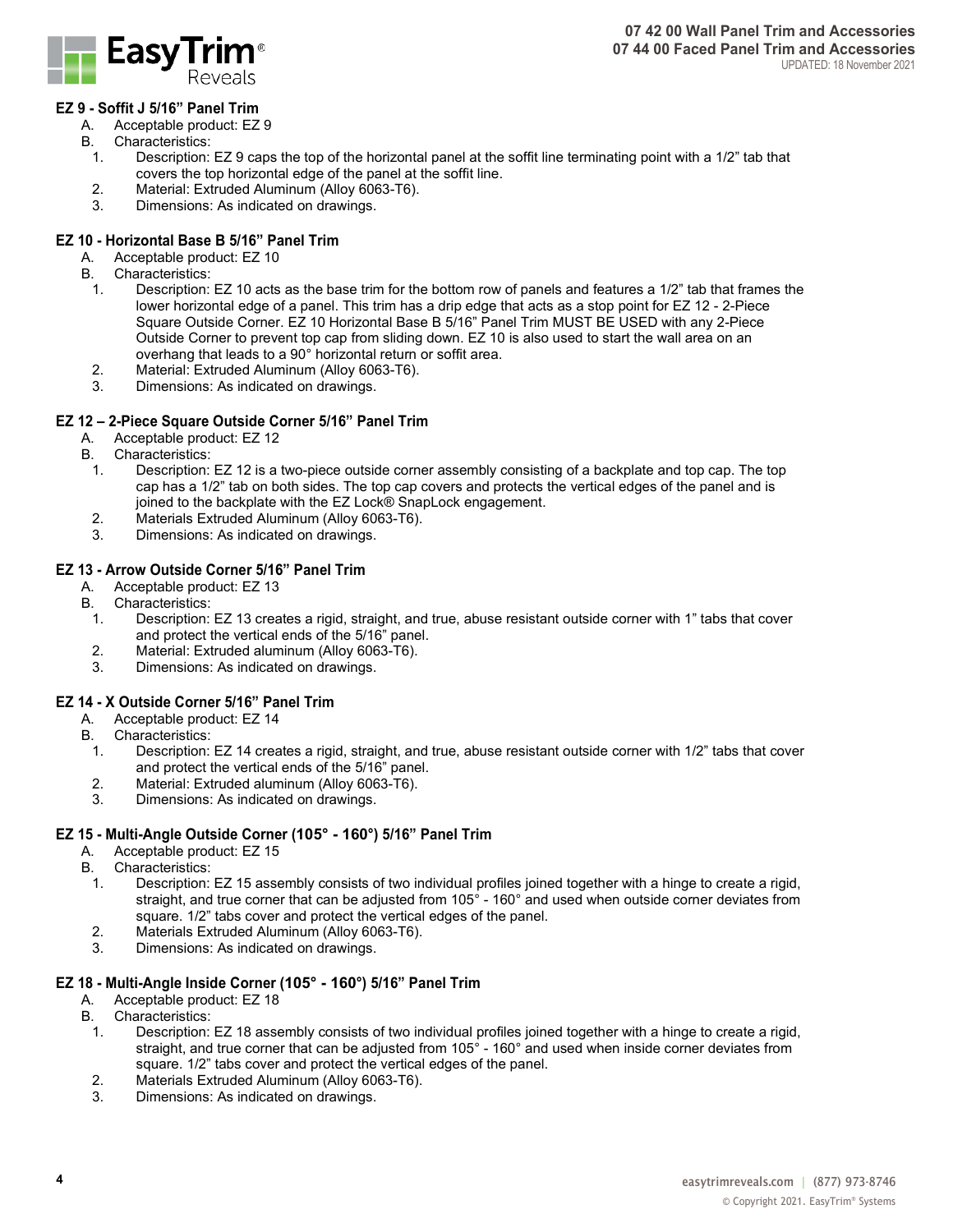

## **EZ 19 - 2-Piece Vertical Window 5/16" Panel Trim**

- A. Acceptable product: EZ 19<br>B. Characteristics:
	- **Characteristics:**<br>1. Description:
		- Description: EZ 19 two-piece assembly consists of a backplate and top cap. The top cap creates a 1/2" tab, 1/2" reveal, 1/2" tab design. The top cap covers and protects the vertical edge of the panel and is joined to the backplate with the EZ Lock® SnapLock engagement. Caulk channel on backplate accepts back-caulking application along the vertical elements of window and doorframe. EZ 19 is used vertically around windows, doors, and other wall penetrations
	- 2. Material: Extruded Aluminum: (Alloy 6063-T6).
	- Dimensions: As indicated on drawings.

#### **EZ 20 - 2-Piece General J 5/16" Panel Trim**

- A. Acceptable product: EZ 20
- B. Characteristics:
	- 1. Description: EZ 20 two-piece assembly consists of a backplate and top cap. The top cap provides a 1/2" tab and a 1/2" reveal design. The top cap covers and protects the vertical edge of the panel and is joined to the backplate with the EZ Lock® SnapLock engagement. EZ 20 is used vertically around windows, doors, and other wall penetrations.
	- 2. Material: Extruded Aluminum (Alloy 6063-T6).
- Dimensions: As indicated on drawings.

#### **EZ 21 - 2-Piece Soffit J 5/16" Panel Trim**

- A. Acceptable product: EZ 21
- B. Characteristics:<br>1. Description:
	- Description: EZ 21 two-piece assembly consists of a backplate and top cap. The top cap provides a 1/2" tab and a 1/2" reveal design that covers the top horizontal edge of the 5/16" panel at the soffit line.
- 2. Material: Extruded Aluminum (Alloy 6063-T6).
- Dimensions: As indicated on drawings

#### **EZ 22 - Horizontal SLT Z 5/16" Panel Trim**

- A. Acceptable product: EZ 22
- B. Characteristics:
	- 1. Description: EZ 22 provides a level base to start the wall area and frame the bottom row of wall panels with a 1-1/4" tab.
- 2. Material: Extruded Aluminum (Alloy 6063-T6).<br>3. Dimensions: As indicated on drawings
- Dimensions: As indicated on drawings.

#### **EZ 23 - 2-Piece Vertical SLT 5/16" Panel Trim**

- A. Acceptable product: EZ 23<br>B. Characteristics:
- . Characteristics:<br>1. Description:
- Description: EZ 23 two-piece assembly consists of a backplate and top cap. The top cap creates a 1-1/4" flat trim design. The top cap covers and protects the vertical edges of the panel and is joined to the backplate with the EZ Lock® SnapLock engagement.
- 2. Material: Extruded Aluminum (Alloy 6063-T6).<br>3. Dimensions: As indicated on drawings.
- Dimensions: As indicated on drawings.

#### **EZ 24 - 2-Piece Vertical Window SLT 5/16" Panel Trim**

- A. Acceptable product: EZ 24<br>B. Characteristics:
- . Characteristics:<br>1. Description:
- Description: EZ 24 two-piece assembly consists of a backplate and top cap. The top cap creates a 1-1/4" flat trim design. The top cap covers and protects the vertical edge of the panel and is joined to the backplate with the EZ Lock® SnapLock engagement. Caulk channel on backplate accepts back-caulking application along the vertical elements of window and doorframe. EZ 24 is used vertically around windows, doors, and other wall penetrations
- 2. Material: Extruded Aluminum: (Alloy 6063-T6).
- 3. Dimensions: As indicated on drawings.

#### **EZ 28 - 1-3/8" Drip Cap Flashing**

- A. Acceptable product: EZ 28
- B. Characteristics:
	- 1. Description: EZ 28 channels water/ moisture away from the tops of windows, doors, and other openings.<br>2. Material: Extruded Aluminum (Allov 6063-T6).
- 2. Material: Extruded Aluminum (Alloy 6063-T6).<br>3 Dimensions: As indicated on drawings
- Dimensions: As indicated on drawings.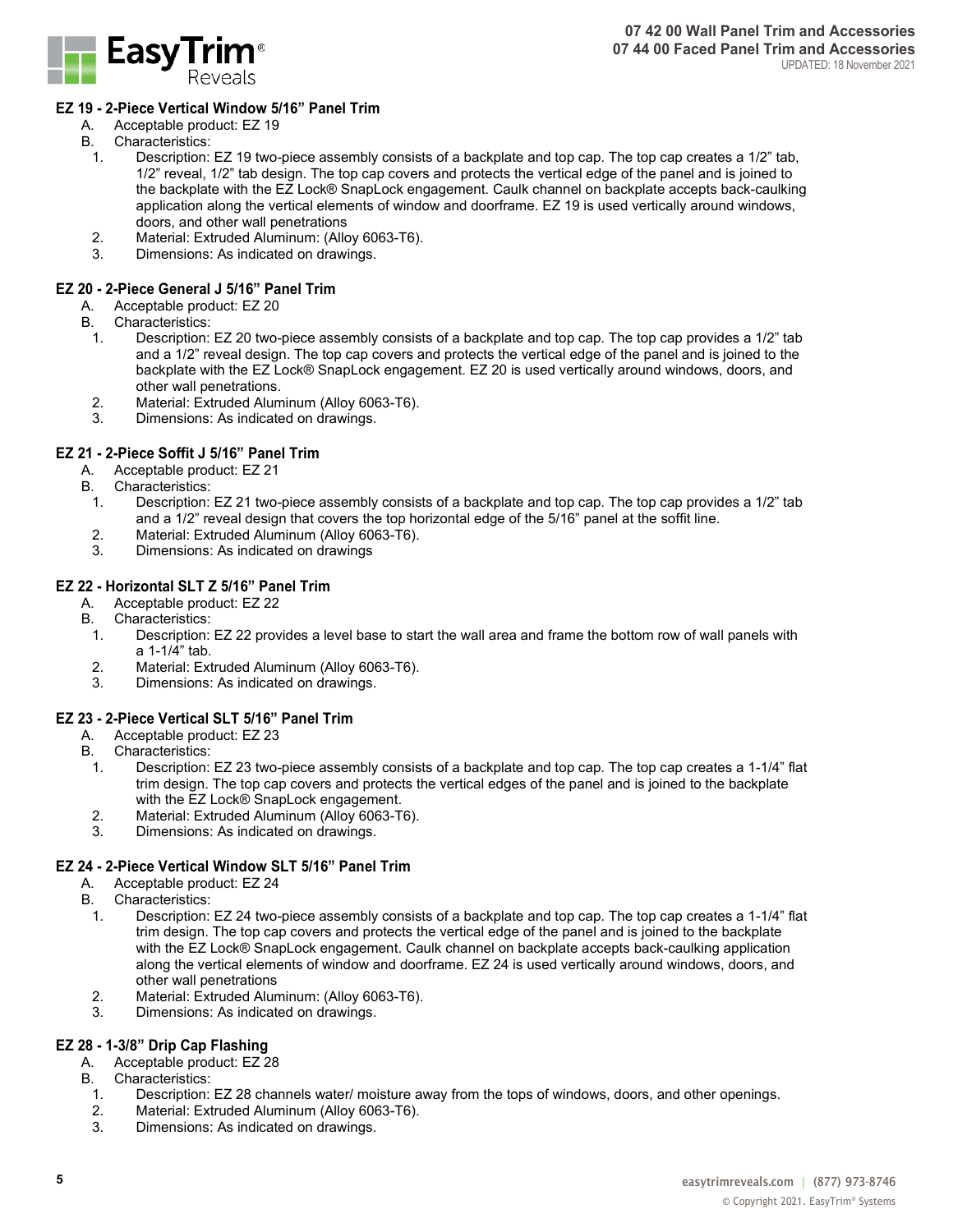

#### **EZ 29 – Perforated Soffit 5/16" Panel Trim**

- A. Acceptable product: EZ 29
- B. Characteristics:
	- 1. Description: EZ 29 Perforations allow for ventilation into the soffit cavity while keeping bugs out.
- Material: Extruded Aluminum (Alloy 6063-T6).
- 3. Dimensions: As indicated on drawings.

## **EZ 60 – Perforated Vented Starter Strip (Vinyl)**

- A. Acceptable product: EZ 60
- B. Characteristics:
	- 1. Description: EZ 60 Perforations allow for ventilation into the rainscreen cavity while keeping bugs out.
	- 2. Material: PVC<br>3. Dimensions: A
	- Dimensions: As indicated on drawings.

#### *Following profiles are for 7/16" Panel.*

#### **EZ 62 – 2-Piece Square Outside Corner 7/16" Panel Trim**

- A. Acceptable product: EZ 62
- B. Characteristics:
	- 1. Description: EZ 62 is a two-piece outside corner assembly consisting of a backplate and top cap. The top cap has a 1/2" tab on both sides. The top cap covers and protects the vertical edges of the panel and is joined to the backplate with the EZ Lock® SnapLock engagement.
	- 2. Materials Extruded Aluminum (Alloy 6063-T6).
	- 3. Dimensions: As indicated on drawings.

#### **EZ 63 - 2-Piece Inside Corner 7/16" Panel Trim**

- A. Acceptable product: EZ 63<br>B. Characteristics:
- Characteristics:
- 1. Description: EZ 63 is a two-piece inside corner assembly consisting of a backplate and top cap. The top cap has a 5/8" tab on both sides. The top cap covers and protects the vertical edges of the panel and is joined to the backplate with the EZ Lock® SnapLock engagement.
- 2. Materials Extruded Aluminum (Alloy 6063-T6).
- 3. Dimension As indicated on drawings.

#### **EZ 64 - Horizontal Z 7/16" Panel Trim**

- A. Acceptable product: EZ 64<br>B. Characteristics:
- Characteristics:
- 1. Description: EZ 64 provides a level base to start the wall area and frame the bottom row of wall panels with a single 1/2" tab.
- 2. Material: Extruded Aluminum (Alloy 6063-T6).
- 3. Dimensions: As indicated on drawings.

#### **EZ 65 - Horizontal Reveal H 7/16" Panel Trim**

- A. Acceptable product: EZ 65
- B. Characteristics:
- 1. Description: EZ 65 creates a 1/2" tab, 1/2" reveal, 1/2" tab that covers and protects the top horizontal edge of the bottom panel, creating symmetry and uniformity of design when used with EZ 67.
- 2. Material: Extruded Aluminum (Alloy 6063-T6).
- 3. Dimensions: As indicated on drawings.

#### **EZ 67 - 2-Piece Vertical U 7/16" Panel Trim**

- A. Acceptable product: EZ 67<br>B. Characteristics:
- . Characteristics:<br>1. Description:
- Description: EZ 67 two-piece assembly consists of a backplate and top cap. The top cap creates a 1/2" tab, 1/2" reveal, 1/2" tab design. The top cap covers and protects the vertical edges of the panel and is joined to the backplate with the EZ Lock® SnapLock engagement.
- 2. Material: Extruded Aluminum (Alloy 6063-T6).
- Dimensions: As indicated on drawings.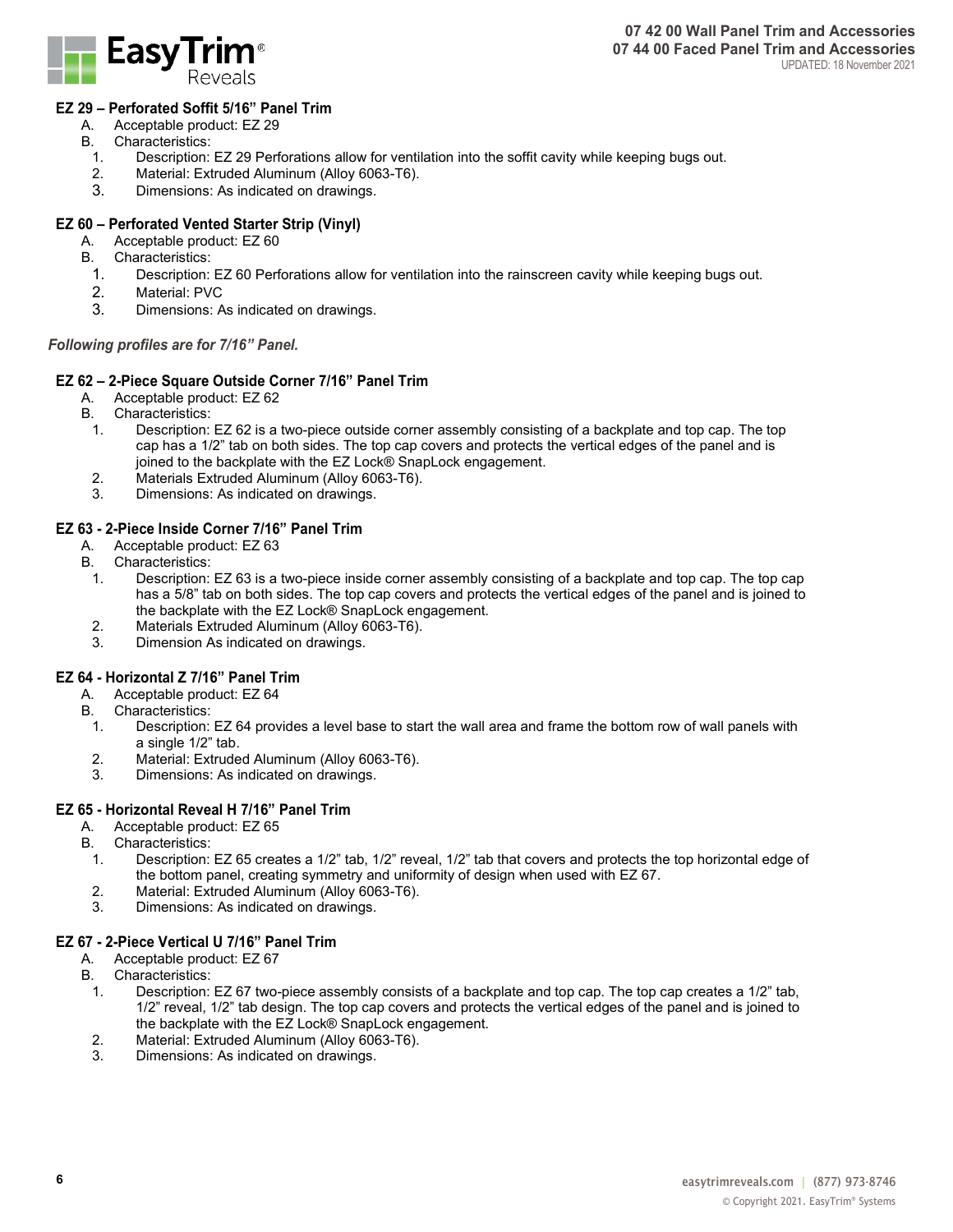

## **EZ 68 - General J 7/16" Panel Trim**

- A. Acceptable product: EZ 68<br>B. Characteristics:
- . Characteristics:<br>1. Description:
	- Description: EZ 68 creates a straight and true vertical terminating point with a 1/2" tab that covers and protects the vertical ends of 7/16" panel. Can also be used around the sides and bottoms of windows and doors and other vertical wall penetrations.
- 2. Material: Extruded Aluminum (Alloy 6063-T6).<br>3. Dimensions: As indicated on drawings.
- Dimensions: As indicated on drawings.

## **EZ 70 - Horizontal Base B 7/16" Panel Trim**

- A. Acceptable product: EZ 70
- B. Characteristics:<br>1 Description
	- Description: EZ 70 acts as the base trim for the bottom row of panels and features a 1/2" tab that frames the lower horizontal edge of a panel. This trim has a drip edge that acts as a stop point for EZ 62 - 2-Piece Square Outside Corner. EZ 70 Horizontal Base B 7/16" Panel Trim MUST BE USED with any 2-Piece Outside Corner to prevent top cap from sliding down. EZ 70 is also used to start the wall area on an overhang that leads to a 90° horizontal return or soffit area.
	- 2. Material: Extruded Aluminum (Alloy 6063-T6).
	- Dimensions: As indicated on drawings.

#### **EZ 71 - 2-Piece General J 7/16" Panel Trim**

- A. Acceptable product: EZ 71
- B. Characteristics:<br>1 Description
	- Description: EZ 71 two-piece assembly consists of a backplate and top cap. The top cap provides a 1/2" tab and a 1/2" reveal design. The top cap covers and protects the vertical edge of the panel and is joined to the backplate with the EZ Lock® SnapLock engagement. EZ 71 is used vertically around windows, doors, and other wall penetrations.
	- 2. Material: Extruded Aluminum (Alloy 6063-T6).<br>3. Dimensions: As indicated on drawings.
	- Dimensions: As indicated on drawings.

## **EZ 79 – Perforated Soffit 7/16" Panel Trim**

- A. Acceptable product: EZ 79
- B. Characteristics:<br>1. Description:
- 1. Description: EZ 79 Perforations allow for ventilation into the soffit cavity while keeping bugs out.
- 2. Material: Extruded Aluminum (Alloy 6063-T6).<br>3. Dimensions: As indicated on drawings
- Dimensions: As indicated on drawings.

*Following profiles are for Transition from 5/16" Panel to 5/16" Lapped Siding or less than 3/4" thick Wall or Faced Panels.*

# **EZ 11 - 2-Piece Vertical U 5/16" to 3/4" Transition Trim**

- Acceptable product: EZ 11
- B. Characteristics:
	- 1. Description: EZ 11 is a two-piece vertical assembly consisting of a backplate and top cap. The top cap creates a 1/2" tab, 1/2" reveal, 1/2" tab design. The top cap covers and protects the vertical edges of the lapped planks or panel and is joined to the backplate with the EZ Lock® SnapLock engagement.
	- 2. Material: Extruded Aluminum (Alloy 6063-T6).
- 3. Dimensions: As indicated on drawings.

#### **EZ 16 – 2-Piece Outside Corner 5/16" to 3/4" Transition Trim**

- A. Acceptable product: EZ 16
- B. Characteristics:<br>1. Description:
	- Description: EZ 16 is a two-piece outside corner assembly consisting of a backplate and top cap. The top cap has a 1/2" tab on one side and a 3/4" tab on the opposite side. The top cap covers and protects the vertical edges of the lapped planks or panel and is joined to the backplate with the EZ Lock® SnapLock engagement.
- 2. Material: Extruded Aluminum (Alloy 6063-T6).
- Dimensions: As indicated on drawings.